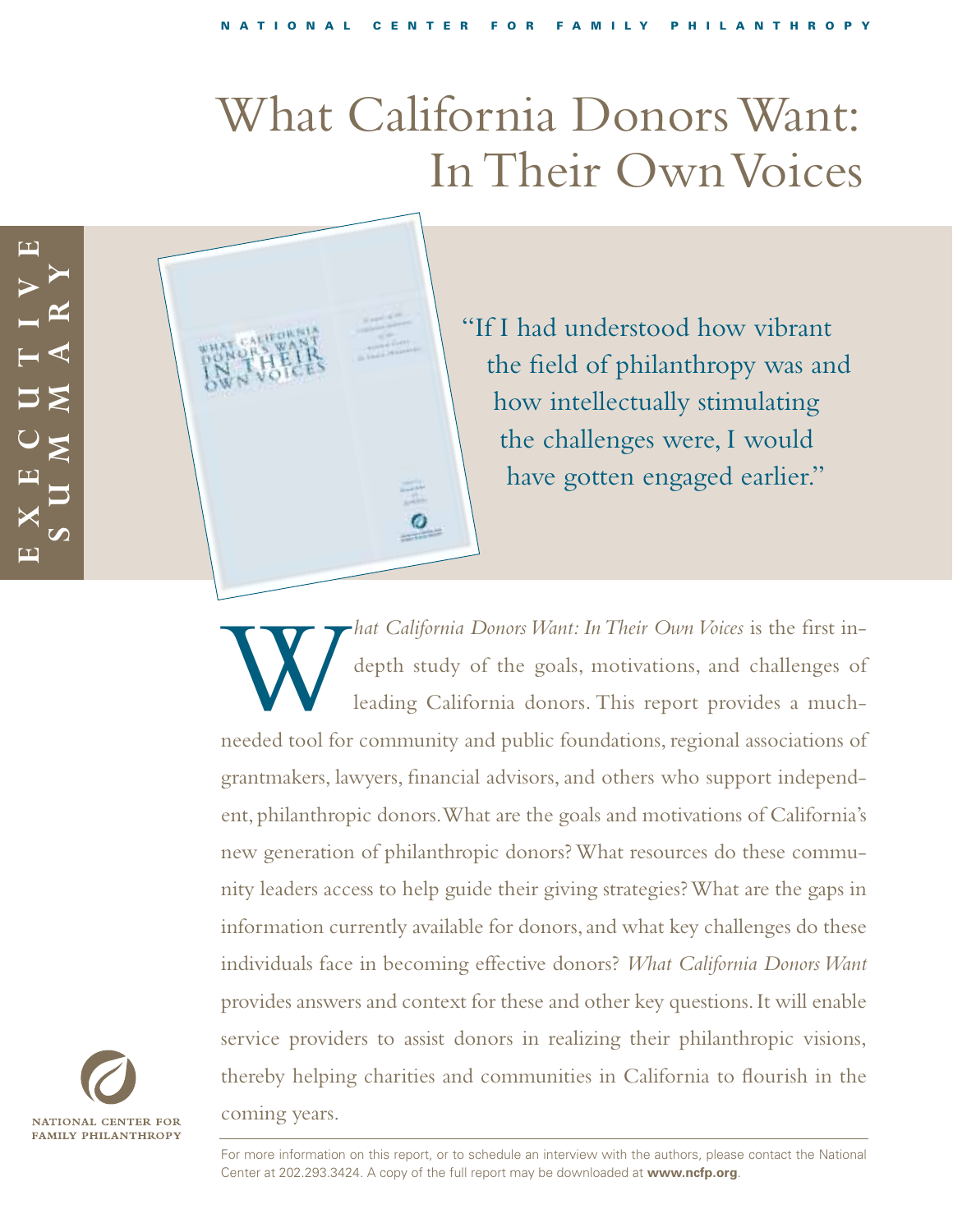"We were surprised by the scope and depth of the needs in this community.We had no idea that there were so many agencies and how much work it takes to know which ones are most effective."

# **CALIFORNIA: LEADER IN PHILANTHROPY AND STATE IN TRANSITION**

California,the country's most populous state and the world's fifth largest economy,has long been considered a bellwether state for national economic and social trends.This leadership is nowhere more apparent than in the recent dramatic growth of family philanthropy. California's unprecedented prosperity in the 1990's was accompanied by an unprecedented increase in philanthropy. Californians during this period formed new family foundations and donor-advised funds at a record rate.

While this trend has slowed with California's current fiscal crisis, new donors are continuing – and will continue – to enter the field. They now do so, however, at a time when the nonprofit sector in California is grappling with huge cutbacks. More than ever, California needs informed, thoughtful, and imaginative donors.While the field of philanthropy has done an excellent job of developing educational programs for established foundations, it has been less successful in reaching and assisting the growing number of these new donors.

#### **PURPOSE OF THIS STUDY**

Experience has shown that the critical time for educating new donors is at the point of entry. Too often, however, donors make their initial, long-term decisions about giving vehicles when they have the least amount of information about their options.Timely assistance can make the difference between donors feeling frustrated and lost or feeling supported and optimistic.

To discover how the field of philanthropy can reach and provide essential services to new California donors, the National Center for Family Philanthropy in Washington, DC launched the California Initiative in January 2000.The National Center sought the services of the McElwee Group in Los Angeles to design this study, the first in-depth look at new and relatively new California donors.The study is intended for individuals and organizations that support donors with a variety of services. *What California Donors*

*Want* was funded by the James Irvine Foundation and has been guided by the California Advisory Committee, chaired by Shirley Fredricks of the Lawrence Welk Family Foundation and comprised of some of the most respected philanthropic leadership in the state.

#### **METHODOLOGY**

Names of prospective interviewees were generated by the National Center for Family Philanthropy; consultant Jan McElwee; members of the advisory committee; and colleagues in the field. The sample was not intended to be proportionally representative of California donors. Rather, the goal was to assemble a varied group of donors that included different age groups, racial and ethnic groups, and inheritors as well as those with earned wealth. One of the biggest challenges was finding donors from different ethnic groups to participate in the study.

The research team conducted 27 interviews with 32 individuals. Donors lived primarily in the major metropolitan areas and represented the predominant racial groups in the state. The oldest was 85 and the youngest was 27; their annual giving ranged from \$40,000 to \$6.7 million. Besides the donors, the sample also included a lawyer knowledgeable about philanthropy, an executive director of an organization serving primarily high-tech donors, and two CEOs of new California foundations established by two of the wealthiest individuals under 40 in the U.S.

The interviews were conducted in person at the interviewees' home or office. Due to scheduling conflicts, three interviews were conducted by telephone.The focus of the interview was a questionnaire composed of 25 open-ended questions clustered in four areas: motivations and rewards, challenges of giving, existing support networks, and future support needed. Interviews lasted between one and three hours.Participants were promised complete confidentiality. Although verbatim quotes appear in the report, donors and their foundations are anonymous.

"We wish that we could have taken a class or workshop along the lines of,'So You Want to Start a Foundation,' before we got started. We've been able to find the help we needed, but it's taken us much longer than it should have."

WHAT CALIFORNIA DONORS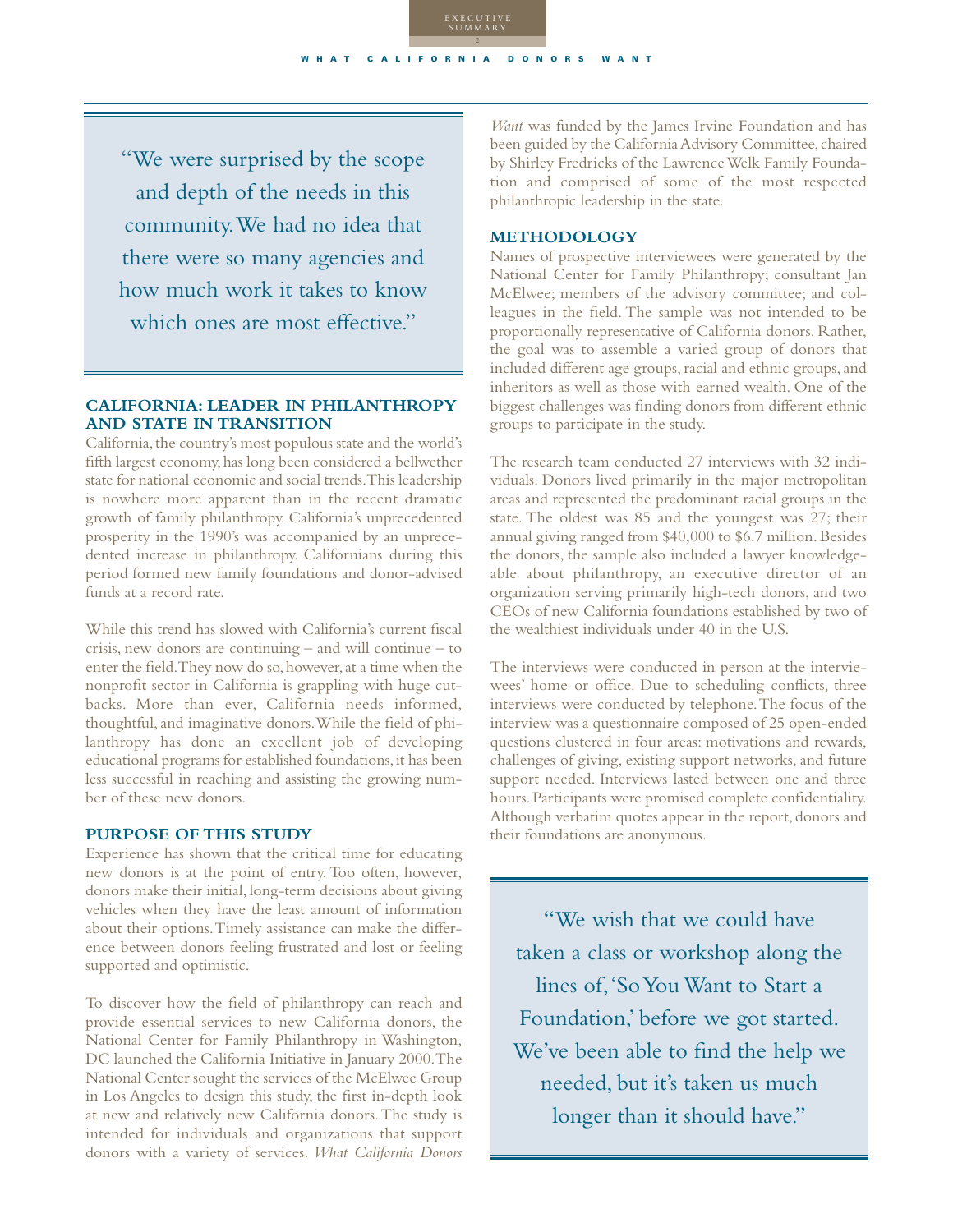"Our financial advisor and lawyer talked to us about taxes and charitable options, but no one ever talked to us about the possibilities of what we could do with our foundation."

WHAT CALIFORNIA DONORS

EXECUTIVE SUMMARY

## **WHAT NEW CALIFORNIA DONORS WANT**

The report features the voices of the donors themselves, including a variety of comments related to what these individuals see as the most-needed services for new California donors. Specific suggestions included:

• **Comprehensive, unbiased, value-neutral information about charitable options presented in simple language** 

New donors reported that they were often confused by explanations of charitable options presented in print and by their legal and financial advisors.Advice received often ignored personal and family factors that influenced donors' choices of charitable vehicles. Moreover, many legal and financial advisors lacked knowledge of the full range of charitable options.

• **Assistance in connecting with a network of national and regional resources and support groups at the point of entry**

Many new donors were newcomers to the field of philanthropy.Unaware of national and local donor resources and unaccustomed to talking to outsiders about money, they lacked the information and contacts to get off to a confident start.

• **Information about "best practices"**

New donors quickly encountered the eternal dilemmas of how much to give, how often, and to whom. Some didn't know where to turn for guidance, and others felt overwhelmed by too much information.They looked to experienced donors for guidance on "best practices."

• **Information about the challenges of involving children in family giving programs**

All of the new donors who were parents envisioned their giving as a family endeavor in which they and their children would share the work and the rewards of philanthropy. However, some children showed neither interest nor enthusiasm for participating. Donors wished that someone had alerted them to the challenges of engaging children before they got started.

## **HOW THE FIELD CAN SERVE NEW DONORS**

Those interviewed offered a wide variety of creative and candid suggestions for how the field can better serve new donors, including:

- Offer more peer-learning formats that break down barriers among donors and help end feelings of isolation or working in a vacuum
- Develop community foundations, public foundations, and regional associations of grantmakers as hubs for new donor education and as vehicles that help new donors become a part of their communities
- Clarify services provided to donor-advised funds
- Make a persuasive case for fees for service charged to donors
- Expand outreach to individual donors
- Develop new strategies to reach minority donors
- Listen to young donors forging new approaches to giving
- Build more bridges between the business and nonprofit sectors
- Educate new donors about the needs of the state that reflect the current economic environment.

"I'm sorry that my siblings and I didn't start a foundation when my parents were alive.They concentrated on creating wealth.They didn't know the fun of developing philanthropic projects or how much impact a family foundation can have on a community."